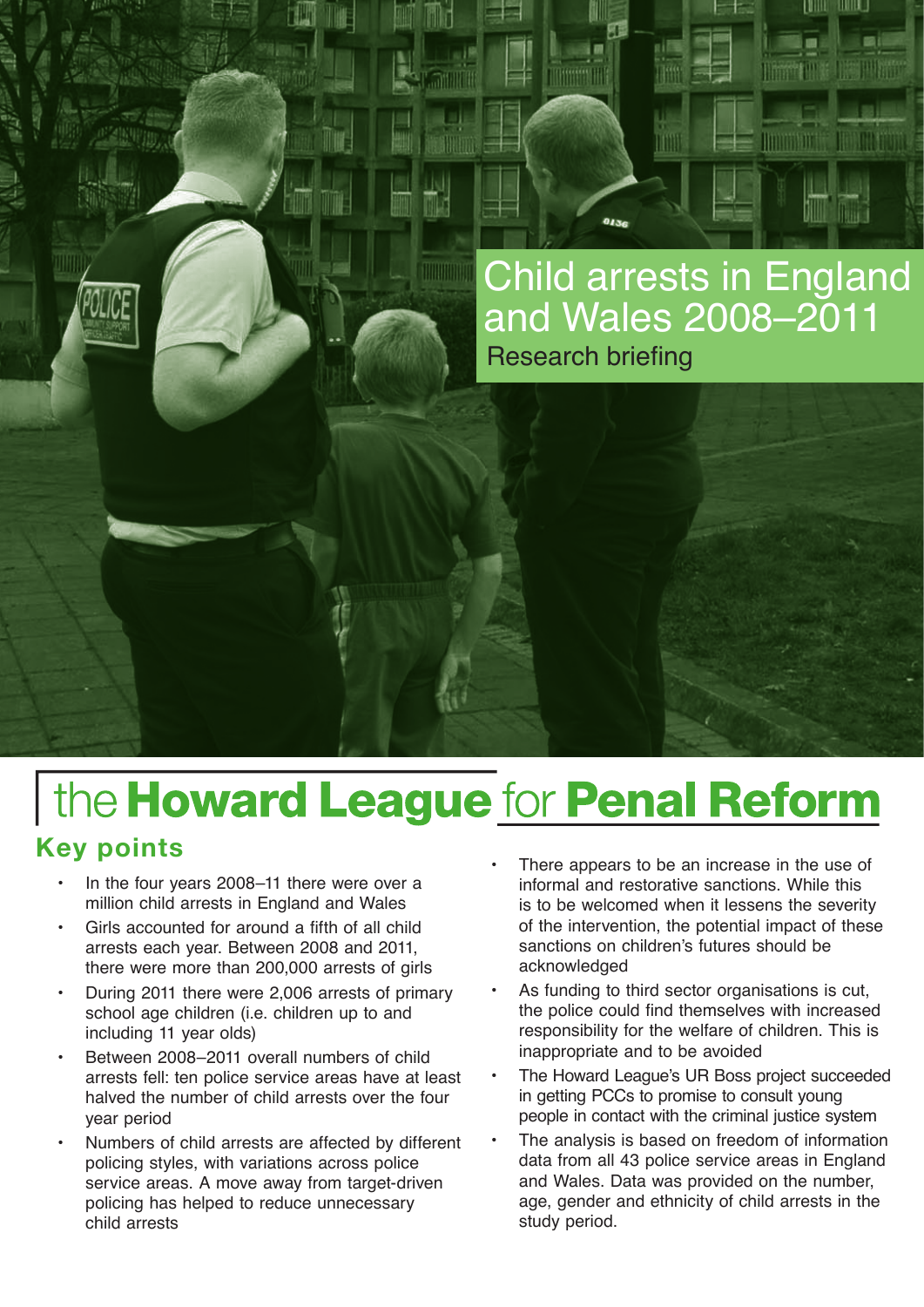# **Introduction**

In the four years 2008–11 there were over a million child arrests in England and Wales. While this is far too many, this analysis shows that year on year the number is falling. In 2011, there were 203,408 child arrests which was a third fewer than in 2008.

Children can be arrested by the police from the age of 10 years, the age of criminal responsibility in England and Wales. This is low in relation to other European countries that have an average age of criminal responsibility of 14 years (Cipriani, 2009; Davies et al., 2005; Howard League, 2008). Wrongdoing by children in England and Wales is more likely to receive a criminal justice response than a welfare one (Jacobson et al., 2010: 1). This forces a shift in responsibility, for what can amount to 'naughtiness', away from parents and guardians into the remit of the state.

The treatment of children in the police station is anomalous. Generally a child within the criminal justice system is aged 10 to 17 years old inclusive. However, in the context of the police station a 17 year old is treated as an adult. This means that they are not afforded the additional protections offered to children when they have been arrested such as having a parent or an appropriate adult present during interviews. As this briefing is being written, judicial review proceedings that challenge the failure to provide these protections to 17 year olds are being taken forward in the High Court, supported by Just for Kids Law and the Howard League and the Coram Children's Legal Centre.

#### **Box 1: Domestic and international policy United Nations Convention on the Rights of the Child, Article 37(b)**

No child shall be deprived of his or her liberty unlawfully or arbitrarily. The arrest, detention or imprisonment of a child shall be in conformity with the law and shall be used only as a measure of last resort and for the shortest appropriate period of time

# **Police and Criminal Evidence Act 1984 (PACE)**

*Code of Practice for the Detention, Treatment and*  Questioning of Persons by Police Officers - Code C For an arrested child, the person responsible for their welfare must be informed that they have been arrested, why and where they are being detained. An appropriate adult must also be contacted.

# **Research aims, data and analysis**

The research examined the number of child arrests by all police services across England and Wales in 2008, 2009, 2010 and 2011.

The Howard League for Penal Reform requested freedom of information (FOI) data from police services in England and Wales. The data requested related to children (aged 10–17) who had been arrested in the years 2008, 2009, 2010 and 2011 and was broken down by age, gender and ethnicity.

Forty-one of the 43 police services gave the information requested following the first FOI request; data for all 43 police areas was received in 2011. In the first data set Greater Manchester police service is missing which represents a large under-estimate in the numbers. In addition, some police areas did not provide a full breakdown of the figures; therefore the data provides an underestimated picture of the number of child arrests.

#### **Child arrests**

In the four years 2008–2011 there were 1,020,030 child arrests. While the number has fallen each year by 33 per cent, there is variation across police service areas with some areas such as Cumbria falling by just 5 per cent.

# **Girls**

Girls accounted for around a fifth of all child arrests each year. Between 2008 and 2011, there were more than 200,000 arrests of girls. Following the downward trend in the overall number of child arrests there was a reduction of 44 per cent in the time period.

#### **Primary age children**

During 2011, there were at least 16,664 arrests involving children aged under 14 years. This represents 8 per cent of total arrests. These arrests include 2,006 children of primary school age (i.e. children up to and including 11 year olds) which means on average, each day during 2011, the police made five arrests involving children of primary school age.

# **Ethnicity**

The FOI request asked for information about the ethnic origin of the children arrested. The data provided was difficult to interpret for two reasons:

1. A mix of self-defined and police-assumed ethnicity which provided discrepancies in findings. Some police service areas, like Surrey, provided two sets of data where others just provided one. Using Surrey as an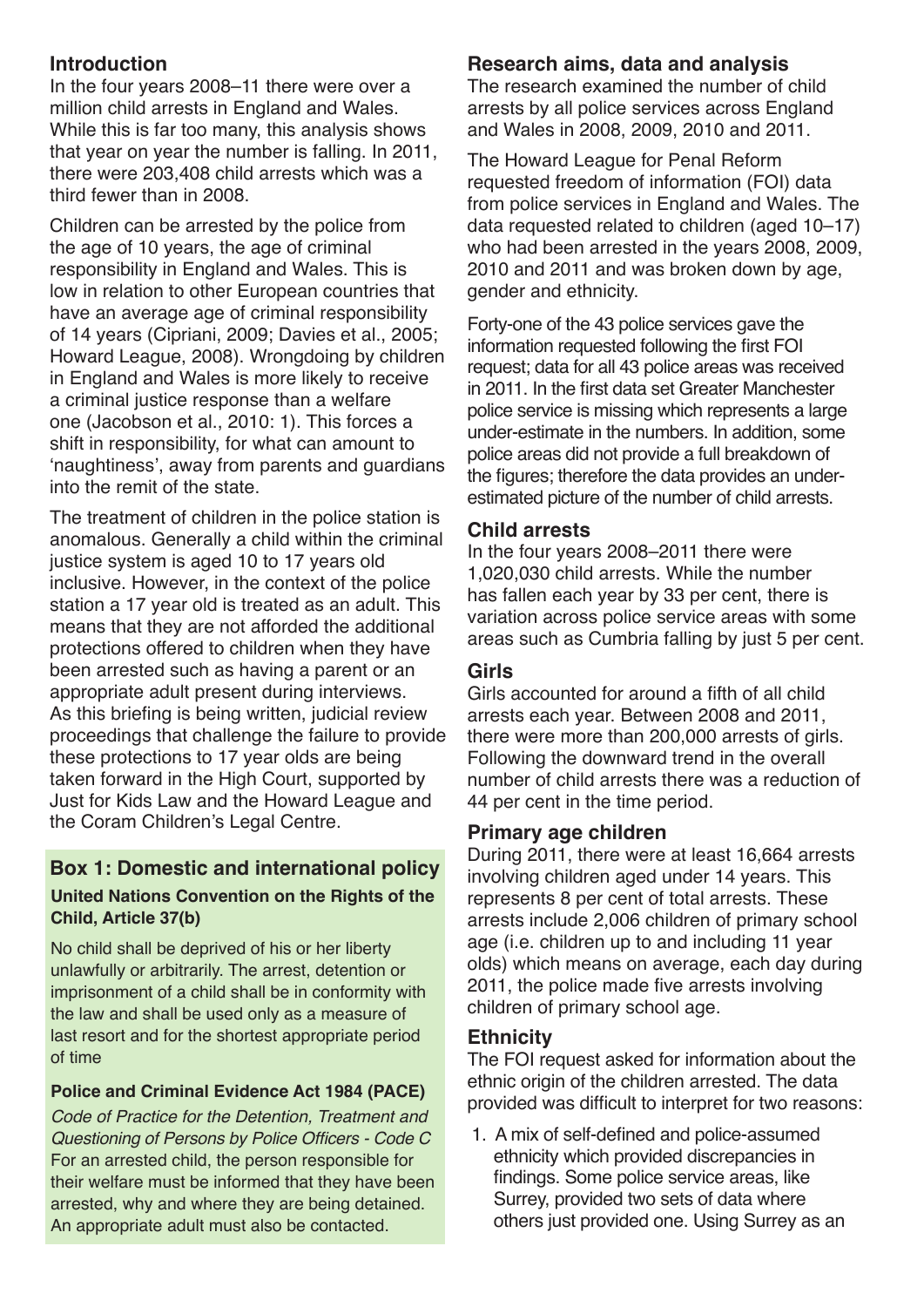# **Table 1: Number of child arrests 2008–2011 by police service area**

**Table 2: Number of arrests: girls 2008–2011 by police service area\***

| Police service area         | 2008    | 2009    | 2010    | 2011    |
|-----------------------------|---------|---------|---------|---------|
|                             |         |         |         |         |
| Avon and Somerset           | 9169    | 7479    | 7255    | 5608    |
| Bedfordshire                | 2574    | 2154    | 1853    | 1692    |
| Cambridgeshire              | 4054    | 3795    | 3440    | 2099    |
| Cheshire                    | 2537    | 2037    | 1870    | 1904    |
| City of London              | 274     | 251     | 273     | 192     |
| Cleveland                   | 4882    | 4735    | 4367    | 3368    |
| Cumbria                     | 1964    | 1676    | 1274    | 1864    |
| Derbyshire                  | 5608    | 4513    | 4194    | 3938    |
| Devon and Cornwall          | 5495    | 4757    | 4132    | 3363    |
| <b>Dorset</b>               | 3892    | 3917    | 3574    | 1053    |
| Durham                      | 4594    | 4116    | 3658    | 2841    |
| <b>Dyfed Powys</b>          | 2974    | 2610    | 2307    | 1643    |
| <b>Essex</b>                | 10763   | 10006   | 7739    | 5870    |
| Gloucester                  | 3035    | 2435    | 1516    | 1412    |
| <b>Greater Manchester</b>   |         | $\star$ | $\star$ | 10903   |
| Gwent                       | 3185    | 2871    | 2503    | 2163    |
| Hampshire                   | 10452   | 9436    | 8245    | 6533    |
| Hertfordshire               | 5366    | 4995    | 3948    | 1809    |
| Humberside                  | 6607    | 6272    | 5751    | 2067    |
| Kent                        | 10157   | 10089   | 7505    | 6409    |
| Lancashire                  | 11115   | 10511   | 9779    | 5476    |
| Leicestershire              | 3752    | 3603    | 3322    | 2865    |
| Lincolnshire                | $\star$ | $\star$ | $\star$ | 1918    |
| Merseyside                  | 11330   | 11001   | 10197   | 8421    |
| Metropolitan                | 49292   | 46546   | 46079   | 39901   |
| Norfolk                     | 3341    | 2772    | 2510    | 2201    |
| <b>North Wales</b>          | 5559    | 4567    | 3420    | 2596    |
| North Yorkshire             | 6240    | 5269    | 4566    | 3904    |
| Northamptonshire            | 3069    | 2757    | 2594    | 2177    |
| Northumbria                 | 16460   | 13717   | 11407   | 9280    |
| Nottinghamshire             | 7008    | 6114    | 5743    | 4640    |
| South Wales                 | 3525    | 2386    | 3948    | 2551    |
| South Yorkshire             | 8974    | 7439    | 6235    | 5094    |
| <b>Staffordshire Police</b> | 5219    | 4438    | 4163    | 3316    |
| <b>Suffolk Police</b>       | 4840    | 4376    | 3716    | 1684    |
| <b>Surrey Police</b>        | 2913    | 2287    | 1955    | 1974    |
| <b>Sussex Police</b>        | 7081    | 6653    | 5779    | 4564    |
| <b>Thames Valley Police</b> | 12288   | 10297   | 8012    | 6539    |
| <b>Warwickshire Police</b>  | 2147    | 1774    | 1419    | 1050    |
| <b>West Mercia Police</b>   | 7580    | 6458    | 5491    | 3442    |
| <b>West Midlands</b>        | 23105   | 18397   | 14387   | 10487   |
| <b>West Yorkshire</b>       | 19706   | 16233   | 12947   | 10600   |
| Wiltshire                   | 2395    | 2751    | 2262    | 1997    |
| <b>Total</b>                | 314,521 | 262,257 | 239,844 | 203,408 |

| 2008    | 2009       | 2010    | 2011    |
|---------|------------|---------|---------|
|         |            |         |         |
| 1999    | 1725       | 1483    | 1150    |
| 520     | 438        | 298     | 240     |
| 910     | 898        | 807     | 423     |
| 557     | 411        | 341     | 306     |
| 22      | 28         | 40      | 44      |
| 837     | 748        | 709     | 568     |
| 528     | 444        | 325     | 341     |
| 1058    | 903        | 741     | 700     |
| 1247    | 1044       | 905     | 813     |
| 805     | 788        | 758     | 202     |
| 1010    | 908        | 740     | 542     |
| 641     | 541        | 476     | 322     |
| 2494    | 2270       | 1750    | 1230    |
| 798     | 633        | 322     | 305     |
| $\star$ | $\star$    | $\star$ | 1683    |
| 590     | 547        | 472     | 357     |
| 2163    | 2150       | 1748    | 1307    |
| 1178    | 1099       | 701     | 193     |
| 1263    | 1156       | 886     | 476     |
| 2110    | 2176       | 1531    | 1267    |
| 2034    | 2001       | 1582    | 891     |
| 595     | 592        | 512     | 393     |
| $\star$ | $^{\star}$ | *       | $\star$ |
| 2127    | 1923       | 1708    | 1393    |
| 7694    | 7698       | 7475    | 5792    |
| 671     | 576        | 485     | 412     |
| 1109    | 952        | 729     | 557     |
| 1463    | 1287       | 999     | $\star$ |
| 535     | 460        | 447     | 358     |
| 3998    | 3183       | 2459    | 1862    |
| 1453    | 1262       | 1104    | 857     |
| 723     | 555        | 857     | 408     |
| 1828    | 1488       | 1238    | 1000    |
| 983     | 977        | 735     | 556     |
| 1009    | 886        | 723     | 410     |
| 585     | 477        | 443     | 317     |
| 1691    | 1711       | 1276    | 1033    |
| 2527    | 2200       | 1453    | 1165    |
| 407     | 351        | 286     | 165     |
| 1431    | 1375       | 1046    | 744     |
| 4515    | 3368       | 2688    | 1511    |
| 4357    | 3532       | 2440    | 1915    |
| 504     | 706        | 489     | 399     |
| 62,969  | 56,467     | 46,207  | 34,607  |

\* Some police service areas returned statistics of arrests which recorded unknown gender therefore the statistics may not show the exact split of boys and girls arrested.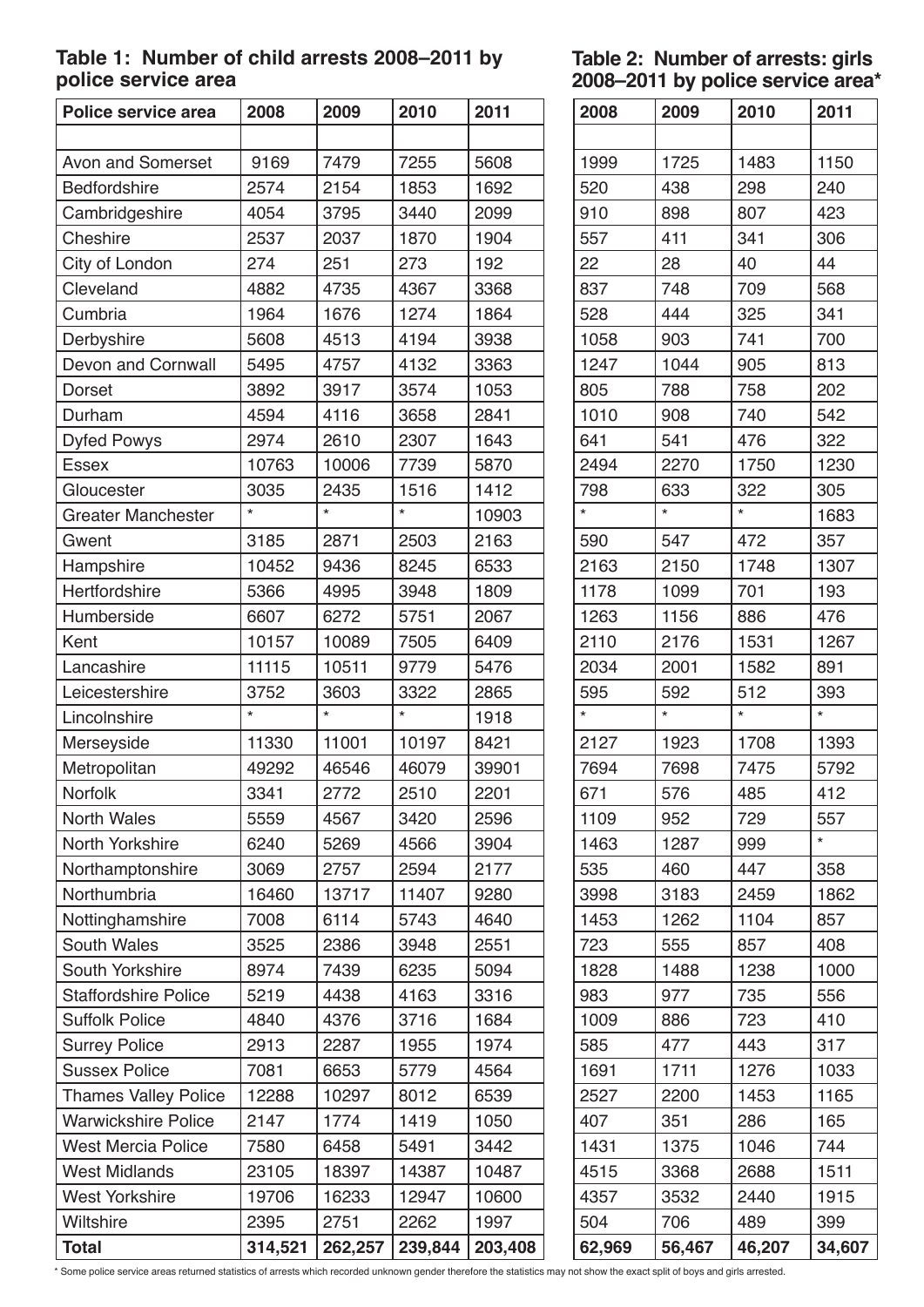example service in 2009, the data showed 120 instances where the children were assumed by the police to be black, yet on only 77 occasions was this self-defined. Home Office research (Bland et al., 2000) has highlighted the desire among sections of the public for people to define their own ethnicity rather than have it described by another person.

2. Confusion between ethnicity and nationality.

It was also notable that large numbers of child arrests were recorded as either unknown ethnicity or their ethnic identity was not stated.

# **Police legitimacy**

As funding for third sector organisations is cut it is likely that welfare provision for children will reduce. This could impact on the police – insofar as the police function as providers of a place of safety for children – and mean they have increasing responsibility for the welfare of children. The Howard League questions whether the police should have such responsibility for children's welfare. There is also a risk that children involved in low-level crime, anti-social behaviour or who are sexually exploited (see Howard League 2012a) are more likely to come into contact with the police. More emphasis should be placed on services and resources that enable parents and guardians to support their children.

# **Policing practice**

Police operate within parameters affected by legislation, policing priorities and targets, as well as local decision making and policing culture. In recent years much has been made of the 'target-driven' culture which may have led to the police focusing on 'low hanging fruit', which include children. At its high point in 2007, Newburn (2011) suggested that over 240,000 children were sanctioned. This approach was described as a political arms race on custody and punishment, whereby children were criminalised rather than supported or educated (Police Foundation 2010). To put it simply, it is easier to achieve a 'brought to justice' target by arresting a child caught stealing a sweet than by catching a professional burglar.

There is evidence that different policing areas have adopted markedly different policing styles (May et al., 2010), which may illuminate why some police areas have different arrest rates. Some police forces are characterised by a professionalised 'rule of law' approach while others are more adversarial and personalised

in style, placing less priority on respectful and fair treatment (ibid.: v). Police forces also tradeoff between reactive (i.e. responding to victim reports of crime) and proactive policing (i.e. uncovering crimes in the course of policing). Research suggests that reactive arrests account for more young people entering the youth justice system than proactive arrests, for example twothirds of arrests for acquisitive crime are a result of reactive policing (ibid.).

The Association of Chief Police Officers (ACPO) (2010) acknowledged that enforcement is often a blunt tool and that punitive sanctions have little effect on reoffending. Instead ACPO suggests focusing on how the police might work with partner agencies and look to divert away from the need for police intervention.

The Legal Aid, Sentencing and Punishment of Offenders Act 2012 has made way for proposals to introduce more discretion and restorative justice. The application of this approach by the police would help to reduce the number of child arrests and forge better relations between police, young people and the wider community.

The Howard League is also concerned about plans to diminish the role of the police custody sergeant. Currently, these officers are important gatekeepers ensuring that arrest and detention in the custody suite is appropriate and necessary. There is a move to change the role of custody sergeants to a more supervisory role, with civilian staff taking over the gatekeeping function in the custody suite. This means a child's reception will be seen merely as administrative.

# **Implications of arrest**

As the primary gatekeepers to the criminal justice system, the police determine who enters. An arrest has the potential to affect a child's future adversely in many ways, for example through future Disclosure and Barring Checks (DBS) (Disclosure and Barring Checks have now replaced Criminal Records Bureau checks) that could result in a job offer or university place being withdrawn. An Edinburgh University cohort study of 4,317 children who started secondary school in Edinburgh in the autumn of 1998 showed that:

*Young offenders who had been caught by the police were considerably more likely to continue offending than offenders who had not been caught*

(Smith, 2006: 4)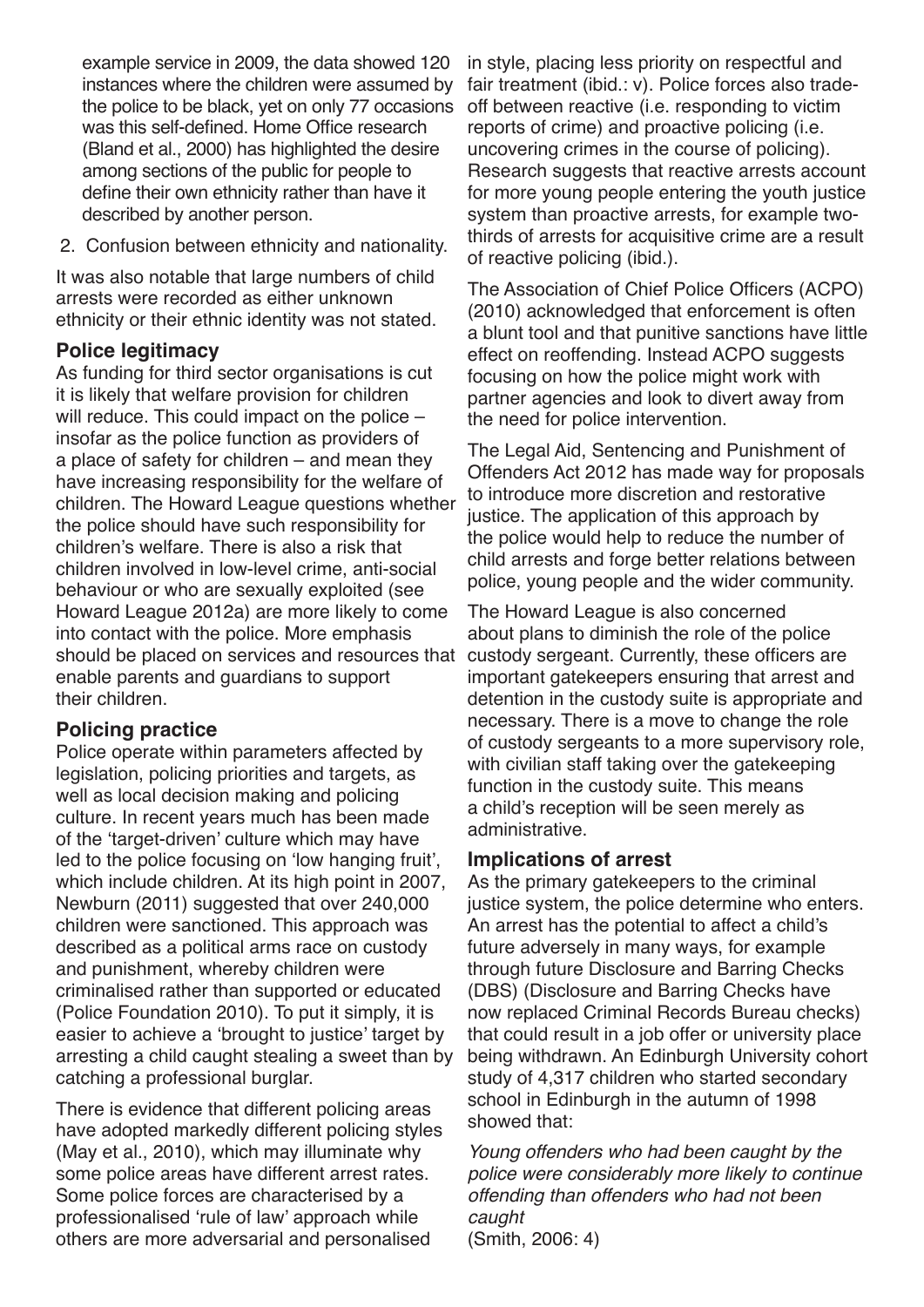# **Box 2**

"They have no respect for us, so we have no respect for them." Young person, 16 years

"They should have more understanding of the issues that young people face and should be more supportive and not just trying to punish us all the time, as people just keep getting into trouble so what they do can't be working." Young person, 13 years

"There isn't any positive reason to come into contact with the police." Young person, 16 years

"It all needs changing, not just the officers but all of it and the ones at the top need to know what the officers on the road doing and how they are acting." Young person 13 years

Quotes taken from the Howard League's U R Boss project

An inappropriate response to childish misdemeanours has significant resource implications for the police and other services as the process to arrest a child, quite rightly, requires more staff checks, particular conditions and access to more support (see Howard League 2011 for more information). Once arrested a child is more likely to go to court, at considerable cost to the taxpayer, often to deal with trivial matters that could have been managed safely by professional policing or children's services.

#### **Police and Crime Commissioners**

Eliciting young people's experiences and views of the police has formed part of the Howard League's U R Boss project (see http://www. howardleague.org/u-r-boss/). Some young people's concerns about their experience of policing appear in box 2. The project worked with young people to ask all candidates standing for election as PCCs to sign a pledge (Howard League, 2012b). Candidates were asked to run a campaign that avoided stereotyping or using negative language about young people. They were asked to consult young people – especially those with direct experience of the criminal justice system – in developing their police and crime plan. Twenty-three of the 41 elected PCCs signed the pledge.

Cuts to policing budgets and the consequential impact on police numbers remains a highly charged political debate. Policing priorities and the use of scarce resources need careful consideration. We would urge PCCs not to succumb to the mores of penal populism and pursue children as 'easy' arrests in attempts to garner positive local opinion. The challenge to all PCCs is to regard the reductions in the number of child arrests between 2008 and 2011 as the starting point and to ensure that their policies and plans consolidate and continue the reductions in their police service area.

# **How has this been achieved? A cautionary note**

This briefing shows there is good news: there are now fewer child arrests than in 2008. Better policing practices and a change in priorities provide some of the answers. Some forces are encouraging front line officers to use professional discretion and to resolve conflicts or bad behaviour promptly and without recourse to arrest. In some schemes the child is diverted before arrest, whilst in others they are diverted after a police interview (Wessex Youth Offending Team, 2010; London Borough of Barking and Dagenham, 2011; Home Office, 2012). A further option used by police forces has been to ask children to come to the front office of the police station by appointment rather than be arrested, where they are then dealt with informally.

The Howard League has found evidence that some police services are using informal sanctions more frequently, sometimes delivered by support officers who have little or no training or expertise in dealing with children. One such incident is outlined below:

A team of Police Community Support Officers *(PCSOs) was working in schools funded by the local police. The Howard League was told about an incident in a school playground involving a couple of 12 year olds who were using insulting language to Jewish children. The PCSO and the school worked with the children to teach them about Judaism, taking them to visit the local synagogue. On the surface this appears to be a very positive response to a nasty incident, but despite being dealt with under the police approved enhanced restorative justice process, it was recorded on the police computer system as*  a 'race hate' crime.

Chief constables have discretion to reveal such information for enhanced criminal record checks but they also have discretion